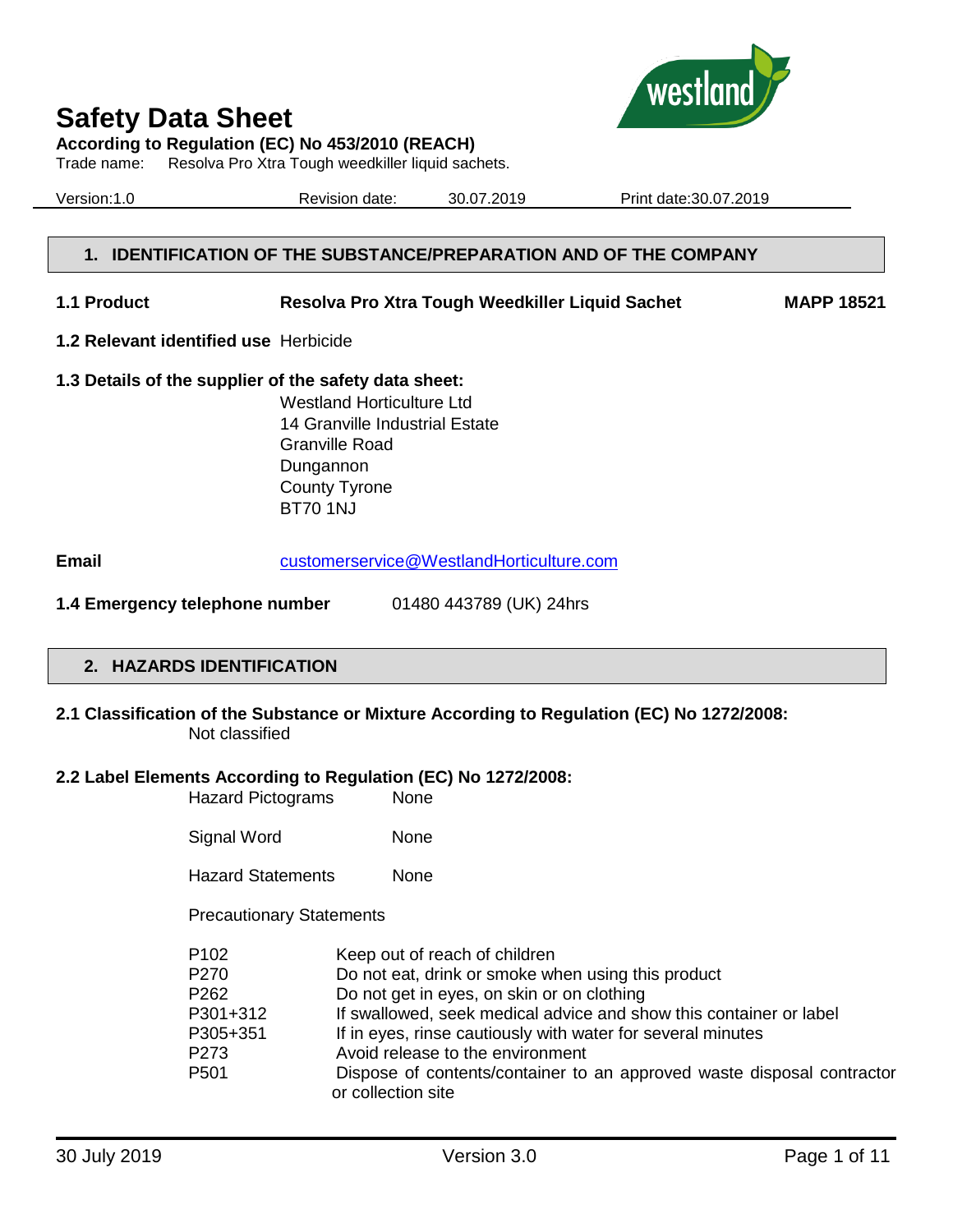



**According to Regulation (EC) No 453/2010 (REACH)**

Trade name: Resolva Pro Xtra Tough weedkiller liquid sachets.

Version:1.0 Revision date: 30.07.2019 Print date:30.07.2019

# **3. COMPOSITION/INFORMATION ON INGREDIENTS**

## **3.1 Substances:** N/A

**3.2 Description Herbicide containing 7.2%W/W of glyphosate** 

## **Hazardous Ingredients**

| Ingredient | <b>Identifiers</b>              | <b>Concentration</b><br>%W/W | Warning<br><b>Symbols</b> | <b>Regulation (EC) No</b><br>1272/2008 (CLP) |
|------------|---------------------------------|------------------------------|---------------------------|----------------------------------------------|
| Glyphosate | EC: 213-997-4<br>CAS: 1071-83-6 | 7.2 % W/W                    | E<br>\$                   | Eye Dam. 1, H318<br>Aquatic Chr. 2, H411     |

For the full text of the H Statements mentioned in this section, see section 16.

# **4. FIRST AID MEASURES**

## **4.1 Description of first aid measures**

**General information:** Have the product container, label or Material Safety Data Sheet with you when calling a poison control center or physician, or going for treatment. Remove any clothing soiled by the product

- **Inhalation:** Move the victim to fresh air or supply oxygen If breathing is irregular or stopped, administer artificial respiration. Keep patient warm and at rest. Call a doctor or Poison Control Centre.
- **Skin Contact:** Take off all contaminated clothing Wash off with plenty of soap and water Wash contaminated clothing before re-use.
- **Eye Contact:** Rinse immediately with plenty of water, also under the eyelids, for at least 15 minutes. Remove contact lenses and continue flushing. Consult a doctor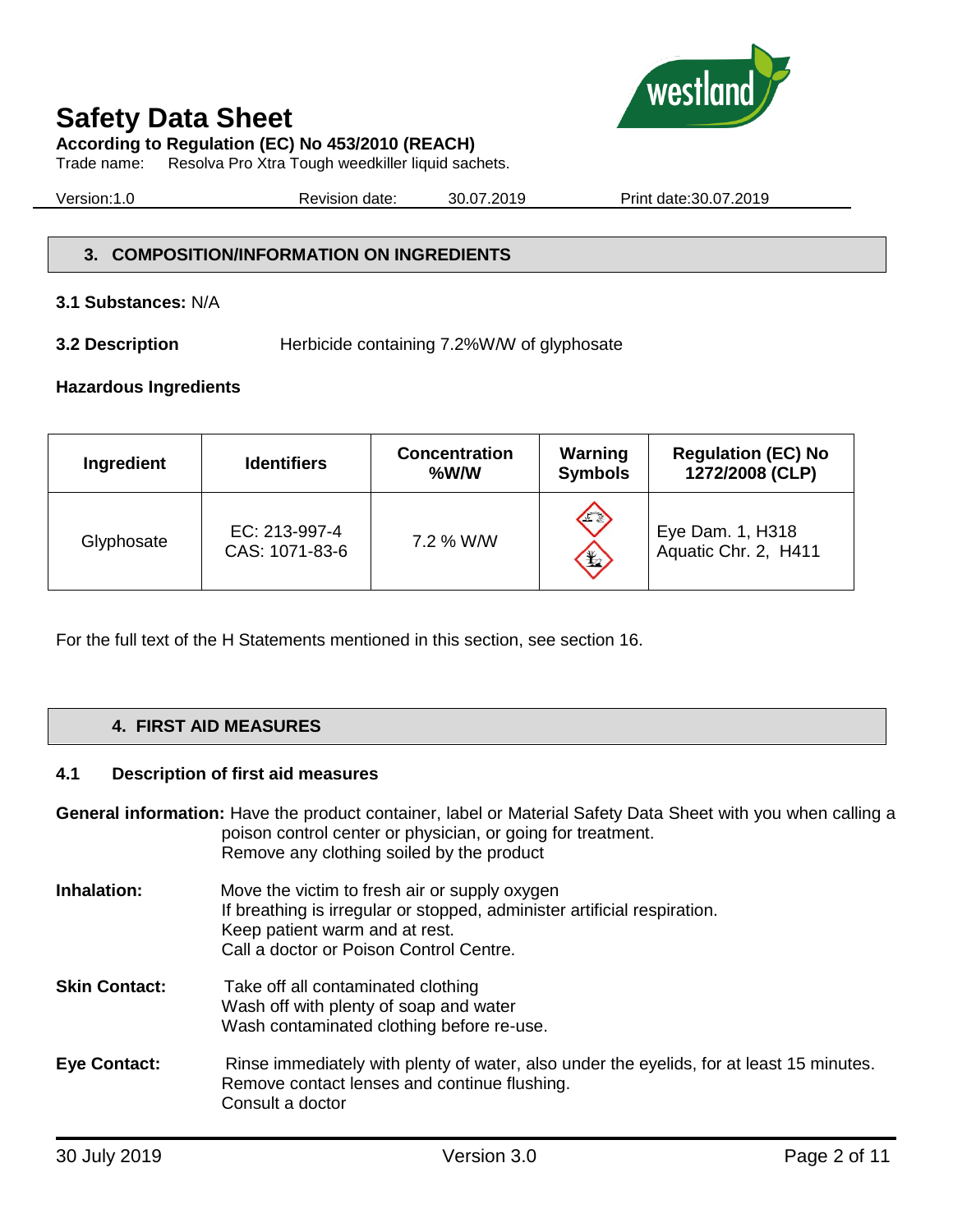



**According to Regulation (EC) No 453/2010 (REACH)**

Trade name: Resolva Pro Xtra Tough weedkiller liquid sachets.

|--|

**Ingestion:** If swallowed seek medical advice immediately and show container or label.

## **4.2 Most important symptoms and effects, both acute and delayed:** N/A

**4.3 Indication of any immediate medical attention and special treatment needed:** N/A

## **5. FIRE FIGHTING MEASURES**

#### **5.1 Extinguishing Media:**

.

Extinguishing media – small fires: Use water jet, alcohol-resistant foam, dry chemical or carbon dioxide

Extinguishing media – large fires: Alcohol resistant foam or water jet

## **5.2 Specific Hazards Arising From the Substance or Mixture:**

Possible formation of toxic gases during heating or in fire: nitrogen oxides (NOx), carbon monoxide (CO), sulphur dioxide (SO2). Under certain conditions traces of other toxic gases cannot be excluded.

## **5.3 Advice for Fire Fighters:**

Wear full protective clothing and self-contained breathing apparatus. Do not inhale explosion or combustion gases.

#### **Additional Information:**

Do not allow run-off from fire fighting to enter drains or water courses. Dispose of fire debris and contaminated water in accordance with official regulations. Cool closed containers exposed to fire with water spray. Keep upwind

## **6. ACCIDENTAL RELEASE MEASURES**

# **6.1 Personal Precautions, Protective Equipment and Emergency Procedures:**

Refer to protective measures listed in sections 7 and 8. Keep unprotected people away

# **6.2 Environmental Precautions:**

Inform respective authorities in case product reaches water or sewage system. Do not allow to enter drainage system, surface or ground water.

.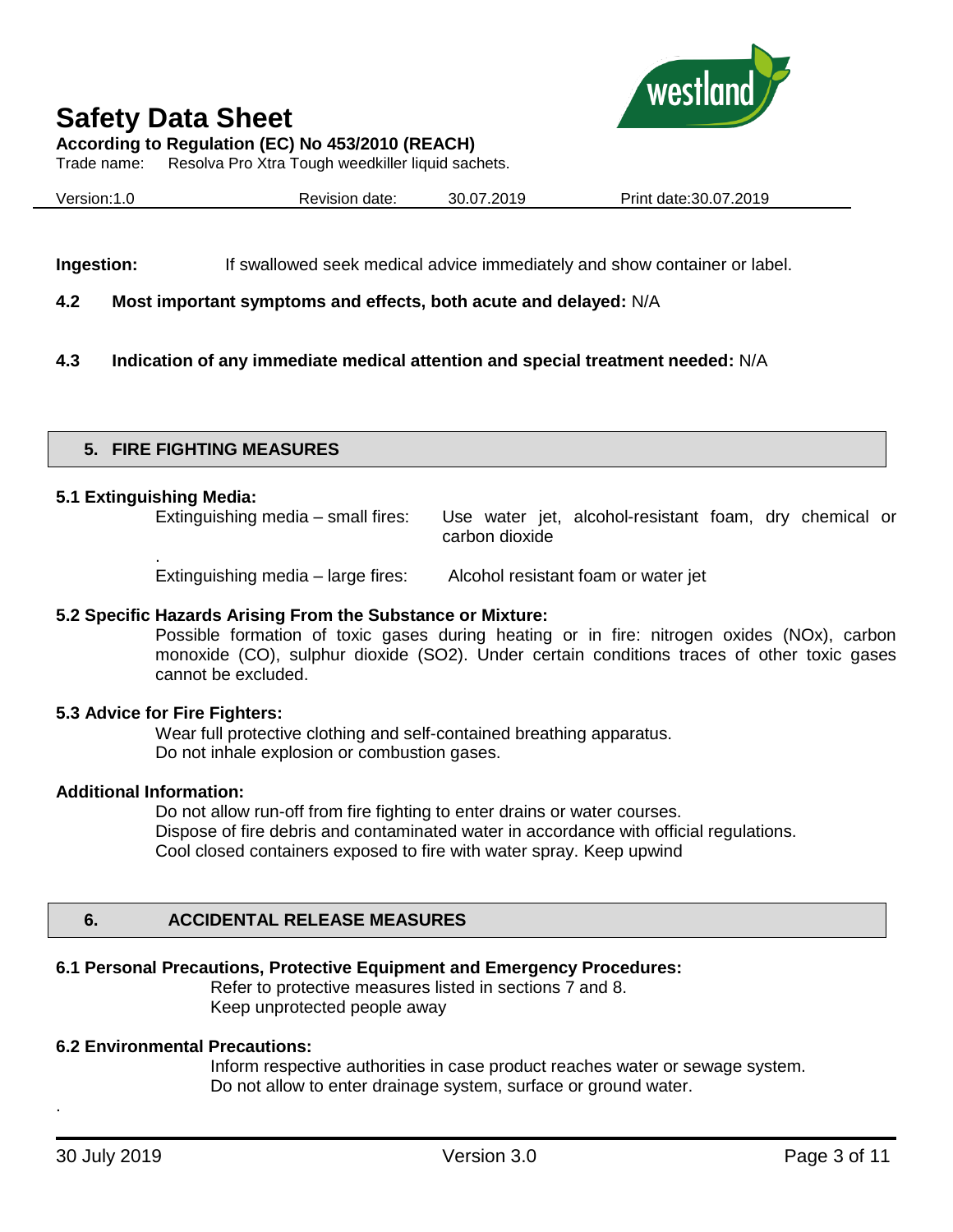

# **According to Regulation (EC) No 453/2010 (REACH)**

Trade name: Resolva Pro Xtra Tough weedkiller liquid sachets.

| Version:1.0 | Revision date: | 30.07.2019 | Print date: 30.07.2019 |
|-------------|----------------|------------|------------------------|
|             |                |            |                        |

## **6.3 Methods and Materials for Containment and Cleaning Up:**

Absorb with liquid binding material (sand, diatomite, acid binder, universal binder, sawdust). Dispose of contaminated material as waste according to Section 13.

Ensure adequate ventilation

## **7. HANDLING AND STORAGE**

## **7.1 Precautions for safe handling**

#### **Handling**:

- Ensure good ventilation/exhaustion at the workplace.
- Prevent formation of aerosols, work only in fume cupboard.
- Keep ignition sources away.
- Do not drink, eat or smoke while working.
- The product is not flammable.

## **7.2 Conditions for safe storage, including any incompatibilities**

#### **Storage**:

- Store only in original container.
- Keep containers closed tightly in a dry, cool and well-ventilated place.
- Keep out of reach of children
- Keep away from food, drink and animal feeding stuffs.
- Protect from frost
- Protect from heat and direct sunlight

#### **7.3 Specific End Uses**:

Use only as herbicide according to the instruction on the label

# **8. EXPOSURE CONTROLS / PERSONAL PROTECTION**

## **8.1 Control Parameters**

| Component(s) | <b>Exposure Limit(s)</b> | Type of exposure<br>limit | <b>Source</b>   |
|--------------|--------------------------|---------------------------|-----------------|
| Glyphosate   | $10$ mg/m $3$            | 8 h TWA                   | <b>SYNGENTA</b> |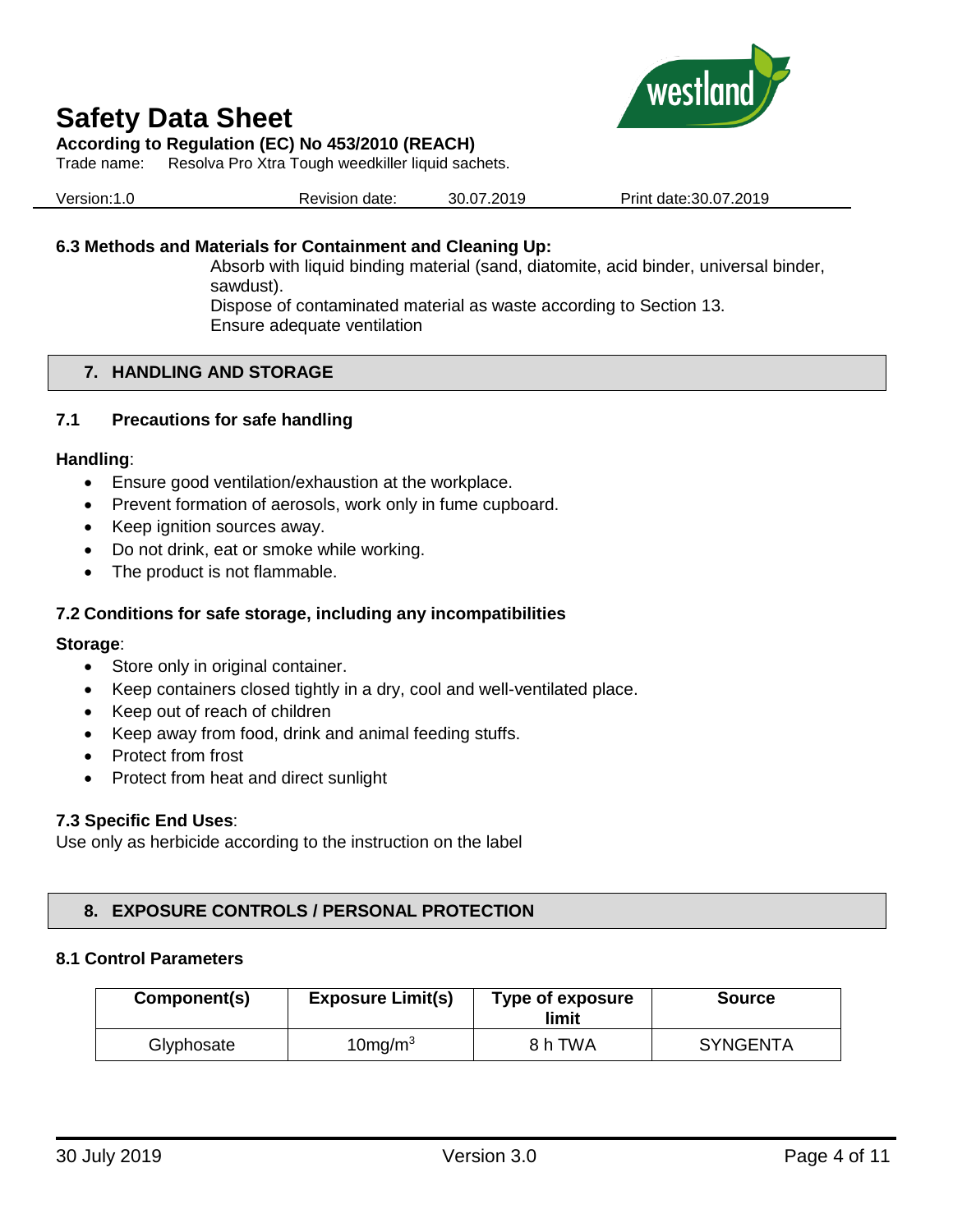

**According to Regulation (EC) No 453/2010 (REACH)**

Trade name: Resolva Pro Xtra Tough weedkiller liquid sachets.

Version:1.0 Revision date: 30.07.2019 Print date:30.07.2019

# **8.2 Exposure Controls**

**8.2.1 Appropriate engineering controls:** The use of technical measures should always have priority over the use of personal protective equipment

| 8.2.2 Personal protective equipment:                      | The use of technical measures should always have priority over<br>the use of personal protective equipment<br>When selecting personal protective equipment, seek appropriate professional<br>advice<br>Personal protective equipment should be certified to appropriate standards |
|-----------------------------------------------------------|-----------------------------------------------------------------------------------------------------------------------------------------------------------------------------------------------------------------------------------------------------------------------------------|
| <b>Respiratory Protection:</b>                            | Breathing protection is recommended. Recommended filter device: Filter P1                                                                                                                                                                                                         |
| <b>Hand Protection:</b>                                   | Protective gloves (rubber)                                                                                                                                                                                                                                                        |
| <b>Eye Protection:</b>                                    | Safety glasses                                                                                                                                                                                                                                                                    |
| <b>Skin And Body Protection: Protective work clothing</b> |                                                                                                                                                                                                                                                                                   |

# **8.2.3 Environmental exposure controls:** N/A

# **9. PHYSICAL AND CHEMICAL PROPERTIES**

# **9.1 Information on basic physical and chemical properties**

**Appearance:** Colourless liquid **Physical state:** Liquid **Colour:** Colourless

**Odour:**Characteristic

**Odour threshold:** no data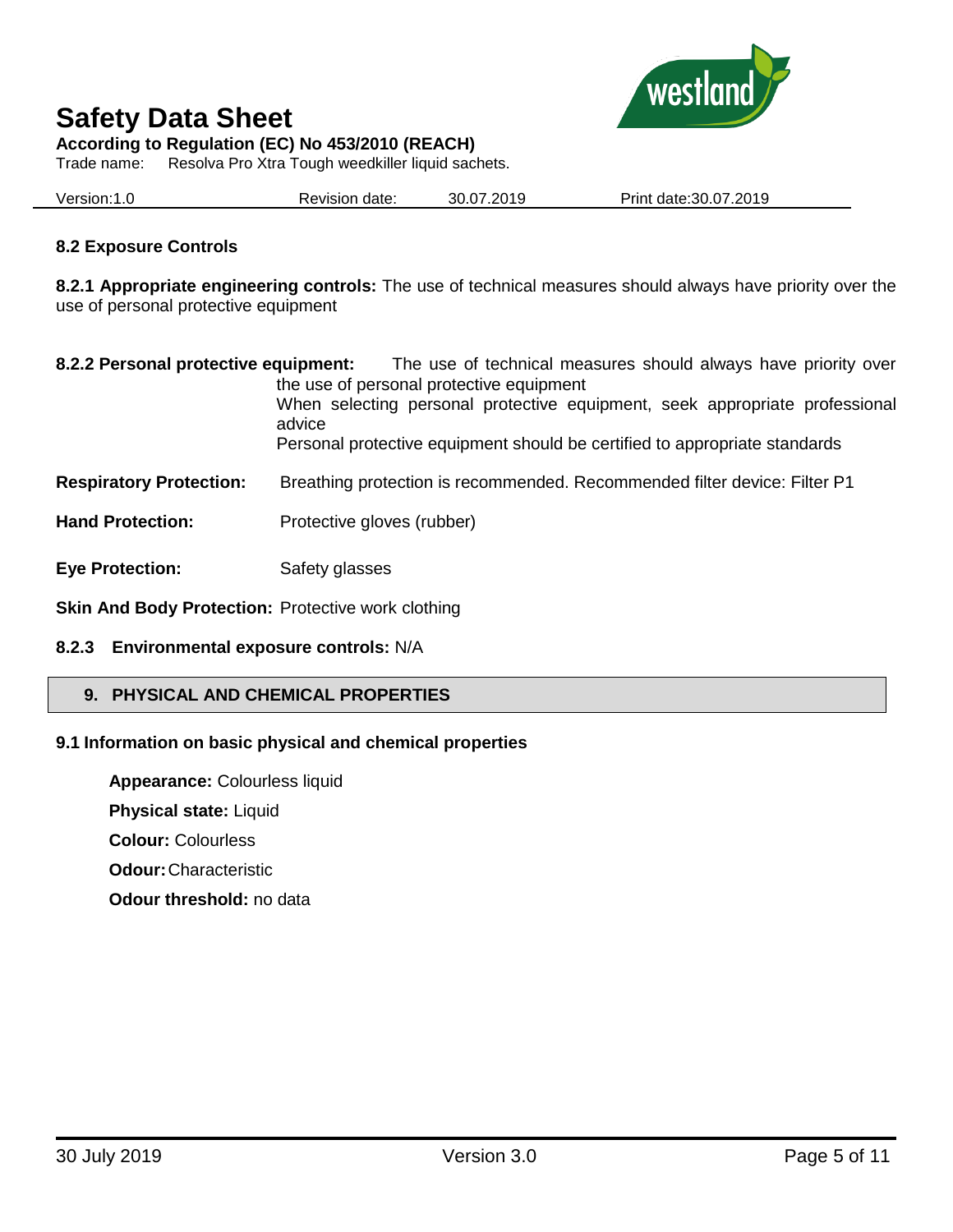

**According to Regulation (EC) No 453/2010 (REACH)**

Trade name: Resolva Pro Xtra Tough weedkiller liquid sachets.

| Version: 1.0<br>Revision date: | 30.07.2019 | Print date: 30.07.2019 |
|--------------------------------|------------|------------------------|
|--------------------------------|------------|------------------------|

# **9.2 Other information:**

|                                                 | Value          | <b>Concentration</b> | <b>Method</b> | <b>Temperature</b> | <b>Pressure</b> | Remark  |
|-------------------------------------------------|----------------|----------------------|---------------|--------------------|-----------------|---------|
| pH                                              | 3.54           | No data              | No data       | $20^{\circ}$ C     | No data         | No data |
| Melting point /freezing point                   | No data        | No data              | No data       | No data            | No data         | No data |
| Initial boiling point/boiling range             | No data        | No data              | No data       | No data            | No data         | No data |
| Flash point                                     | No data        | No data              | No data       | No data            | No data         | No data |
| Evaporation rate                                | No data        | No data              | No data       | No data            | No data         | No data |
| Flammability (solid, gas)                       | No data        | No data              | No data       | No data            | No data         | No data |
| Upper/lower flammability or<br>explosive limits | No data        | No data              | No data       | No data            | No data         | No data |
| Upper explosive limits                          | No data        | No data              | No data       | No data            | No data         | No data |
| Lower explosive limits                          | No data        | No data              | No data       | No data            | No data         | No data |
| Vapour pressure                                 | No data        | No data              | No data       | No data            | No data         | No data |
| Vapour density                                  | No data        | No data              | No data       | No data            | No data         | No data |
| Relative density                                | 1.1 $g/ml$     | No data              | No data       | No data            | No data         | No data |
| Solubility(ies)                                 | <b>Soluble</b> | No data              | No data       | No data            | No data         | No data |
|                                                 | in water       |                      |               |                    |                 |         |
| Partition coefficient:                          | No data        | No data              | No data       | No data            | No data         | No data |
| n-octanol/water                                 |                |                      |               |                    |                 |         |
| Auto-ignition temperature                       | No data        | No data              | No data       | No data            | No data         | No data |
| Decomposition temperature                       | No data        | No data              | No data       | No data            | No data         | No data |
| Viscosity                                       | No data        | No data              | No data       | No data            | No data         | No data |
| Viscosity, dynamic                              | No data        | No data              | No data       | No data            | No data         | No data |
| Viscosity, cinematic                            | 1.645cSt       | No data              | No data       | No data            | No data         | No data |
| Explosive properties                            | No data        | No data              | No data       | No data            | No data         | No data |
| Oxidising properties                            | No data        | No data              | No data       | No data            | No data         | No data |

## **Physical hazards: N/A**

# **10 STABILITY AND REACTIVITY**

- **10.1 Reactivity**: Hazardous reactions will not occur under normal transport or storage conditions
- **10.2 Chemical Stability:** Stable under normal conditions of storage, handling and use
- **10.3 Possibility of hazardous reactions**: No information available
- **10.4 Conditions To Avoid**: No information available, stable under normal conditions
- **10.5 Incompatible Materials**: No information available
- **10.6 Hazardous Decomposition products**: No decomposition if used according to specifications Thermal decomposition products may include toxic and corrosive fumes of lorides and toxic oxides of nitrogen.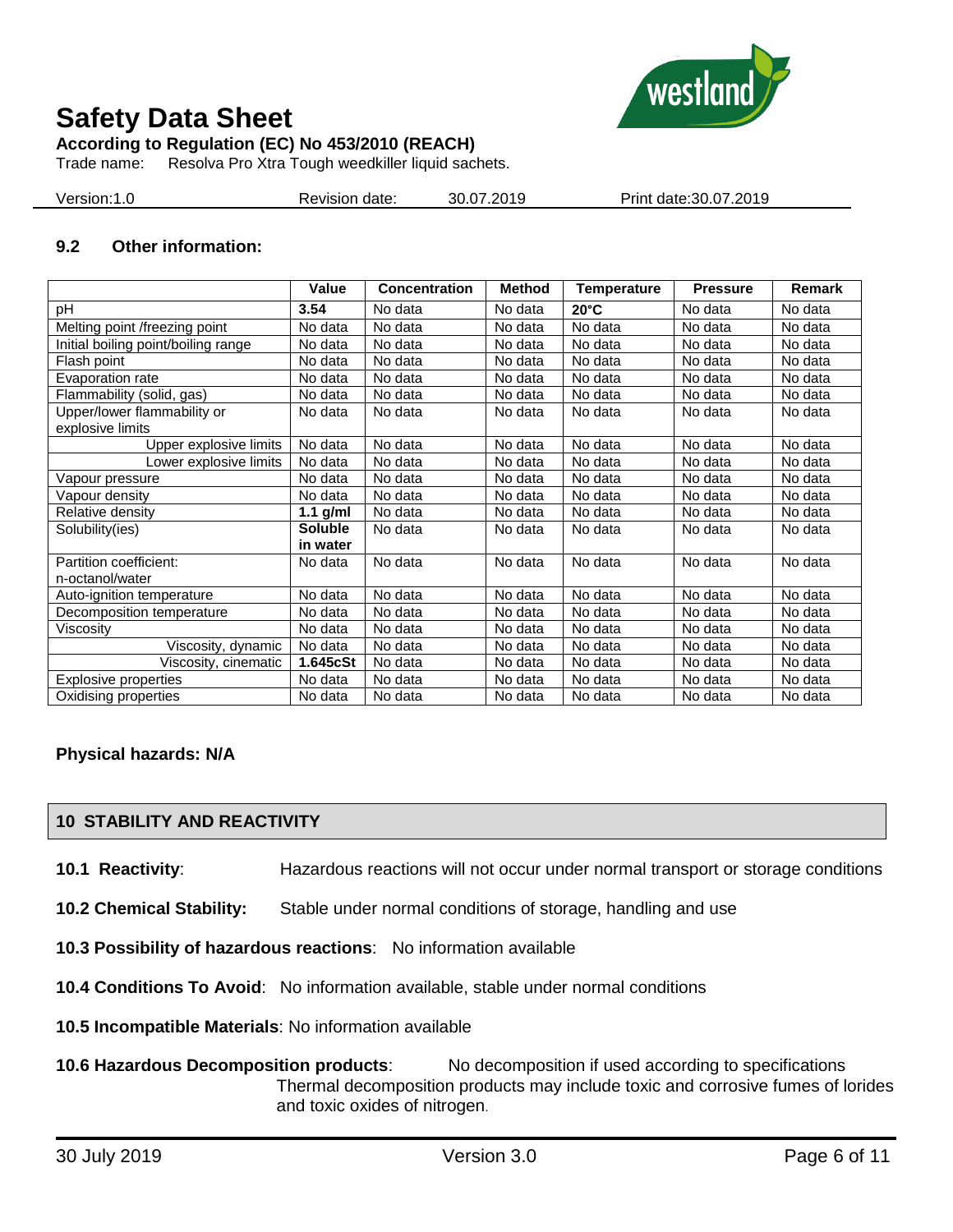

**According to Regulation (EC) No 453/2010 (REACH)**

Trade name: Resolva Pro Xtra Tough weedkiller liquid sachets.

Version:1.0 Revision date: 30.07.2019 Print date:30.07.2019

# **11 TOXICOLOGICAL INFORMATION**

## **Toxicokinetics, metabolism and distribution**

The toxicological data has been taken from higher concentration products

- **11.1 Information on toxicological effects**
- **Acute Oral Toxicity:** LD50 Median lethal dose rat 5,000 mg/kg
- **Acute Inhalation Toxicity:** LC50 Median lethal concentration Rat, >5.7 mg/l, 4h
- **Acute Dermal Toxicity:** LD50 Median lethal dose Rat, >5,000 mg/kg
- **Skin corrosion/Irritation:** No irritant effect
- **Eye damage/ Irritation:** No irritant effect
- **Respiratory or Skin Sensitization:** No sensitization effect known
- **CMR effects (carcinogenity, mutagenicity and toxicity for reproduction** No mutagenic, carcinogenic, teratogenic or reproductive toxicity effects known

**STOT- repeated exposure:** No data available

# **12 ECOLOGICAL INFORMATION**

## **12.1 Toxicity**

Based on test results obtained from higher concentration product

- **Toxicity To Fish:** LC50 >100mg/l
- **Toxicity To Aquatic Invertebrates:** Daphnia magna (water flea) LC50 >100 mg/l
- **Toxicity To Aquatic Plants:** Algae EC50 >100mg/l
- **Sediment Toxicity: None**

## **Terrestrial toxicity :**

- **Toxicity to Bird:** LC50 >3851mg/kg
- **Toxicity to bee:** LD50>100µg/bee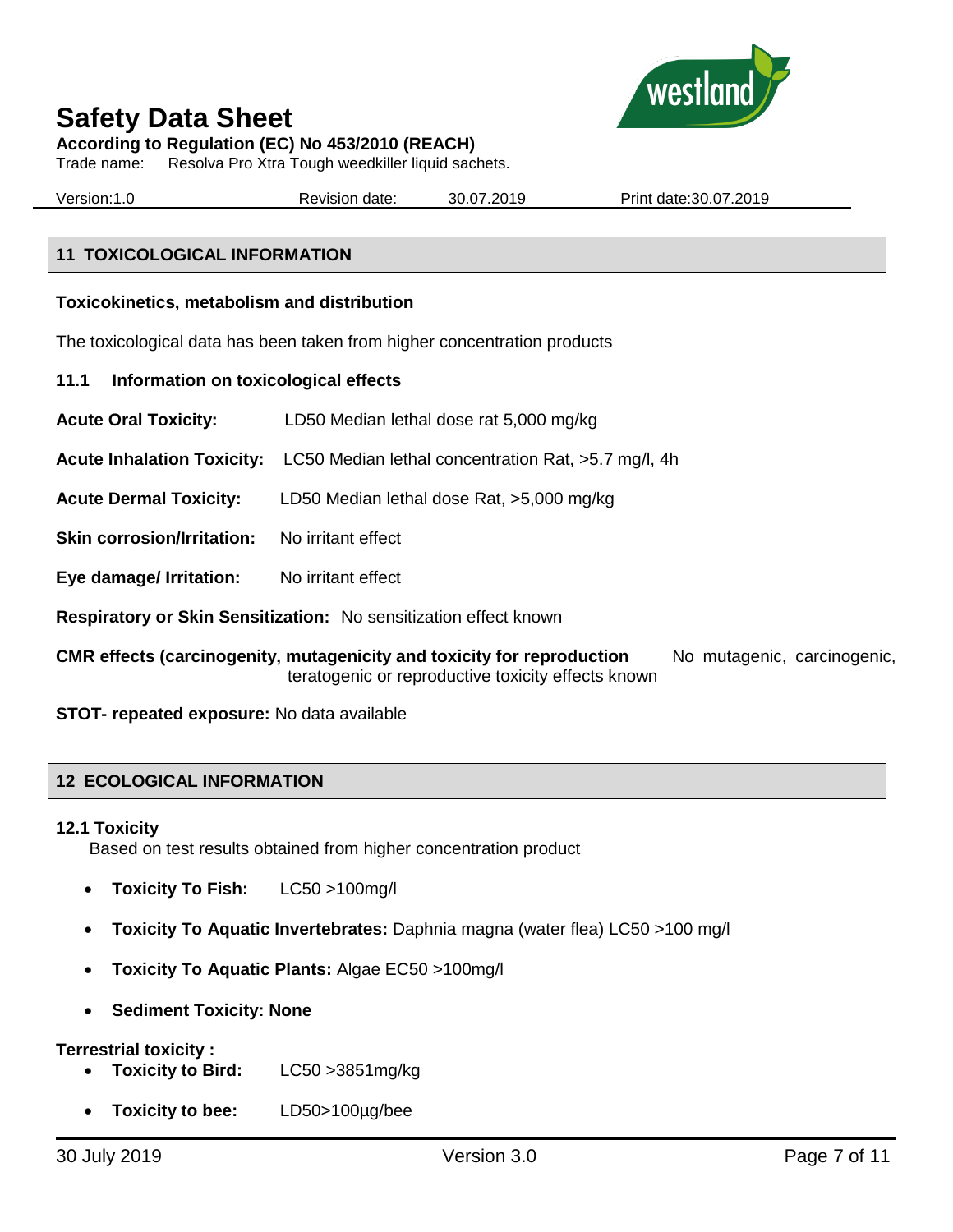

**According to Regulation (EC) No 453/2010 (REACH)**

Trade name: Resolva Pro Xtra Tough weedkiller liquid sachets.

| Version:1.0                            | Revision date: | 30.07.2019               | Print date: 30.07.2019                                                                         |
|----------------------------------------|----------------|--------------------------|------------------------------------------------------------------------------------------------|
|                                        |                |                          |                                                                                                |
| 12.2 Persistence and Degradability:    |                |                          | Not persistent in water, moderately persistent in soil                                         |
| <b>12.3 Bioaccumulative Potential:</b> |                | Does not bioaccumulate   |                                                                                                |
| 12.4 Mobility in Soil:                 |                | Strongly absorbs to soil |                                                                                                |
|                                        |                |                          | 12.5 Results of PBT and vPvB assessment: This substance does not meet the PBT/vPvB criteria of |

REACH, annex XIII.

## **12.6 Other adverse effects:** No data

## **Additional ecotoxicological information**

Avoid release to the environment Do not allow product to reach groundwater, water bodies or sewage system

## **13 DISPOSAL CONSIDERATIONS**

## **13.1 Waste treatment methods**

# **Product / Packaging disposal:**

**Product:** Do not contaminate ponds, waterways or ditches with chemical or used container. Do not dispose of waste into sewer. Where possible recycling is preferred to disposal or incineration. If recycling is not practicable, dispose of in compliance with local regulations.

**Contaminated Packaging:** Empty remaining contents. Completely empty containers can be put in the bin or disposed of in compliance with applicable local regulations Do not reuse empty containers.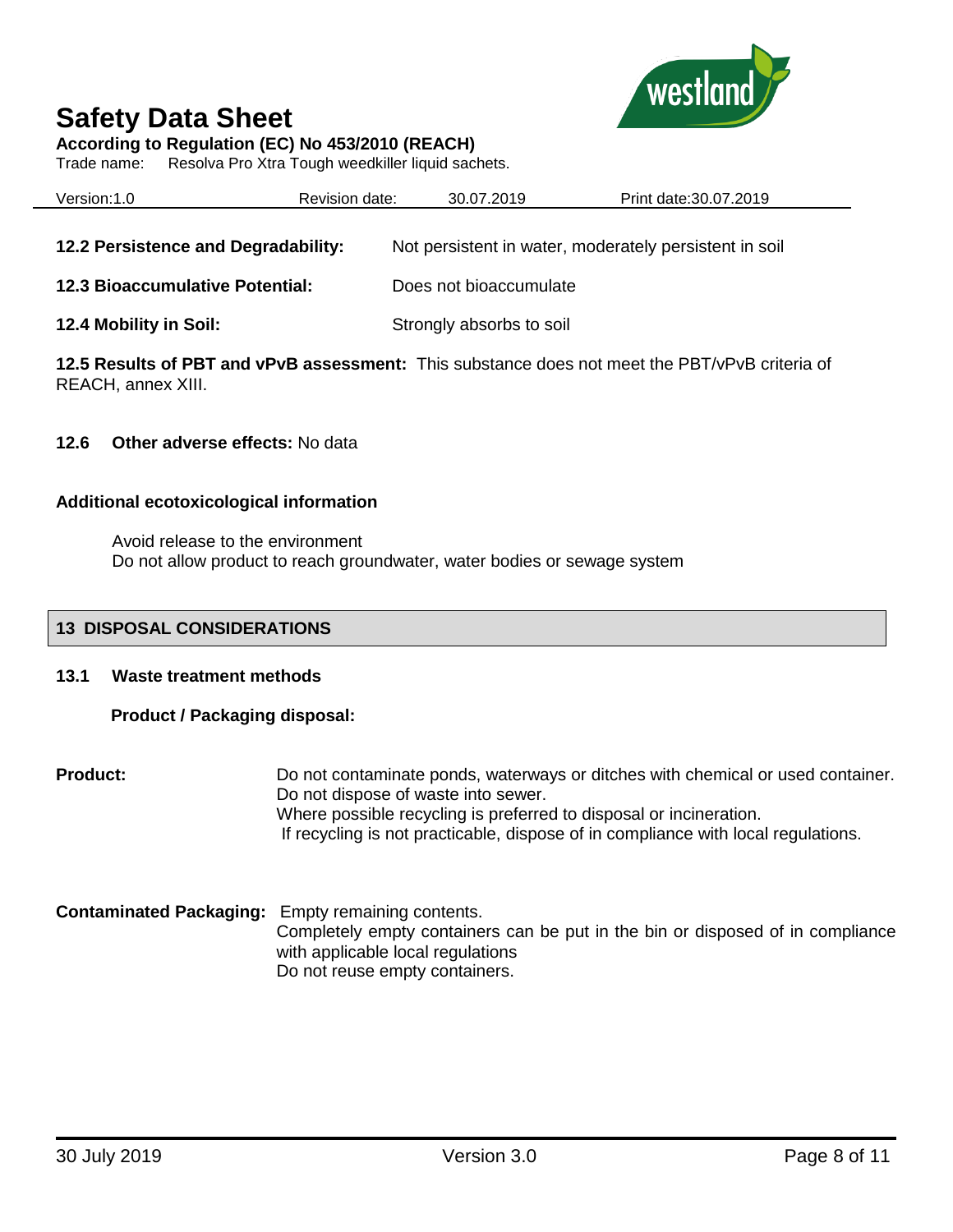

**According to Regulation (EC) No 453/2010 (REACH)**

Trade name: Resolva Pro Xtra Tough weedkiller liquid sachets.

Version:1.0 Revision date: 30.07.2019 Print date:30.07.2019

# **14 TRANSPORT INFORMATION**

|                                           | Land<br>transport<br>(ADR/RID) | <b>Inland waterway</b><br>transport (ADN) | <b>Sea</b><br>transport<br>(IMDG)         | Air<br>transport<br>(ICAO-TI /<br><b>IATA-DGR)</b> |
|-------------------------------------------|--------------------------------|-------------------------------------------|-------------------------------------------|----------------------------------------------------|
| UN No.<br>14.1                            | Not dangerous<br>goods         | Not dangerous<br>goods                    | <b>Not</b><br>dangerous                   | <b>Not</b><br>dangerous                            |
| 14.2 UN Proper shipping name              | Not dangerous<br>goods         | Not dangerous<br>goods                    | goods<br><b>Not</b><br>dangerous<br>goods | goods<br><b>Not</b><br>dangerous<br>goods          |
| <b>Transport hazard class(es)</b><br>14.3 | Not dangerous<br>goods         | Not dangerous<br>goods                    | <b>Not</b><br>dangerous<br>goods          | <b>Not</b><br>dangerous<br>goods                   |
| Hazard label(s)                           | Not dangerous<br>goods         | Not dangerous<br>goods                    | <b>Not</b><br>dangerous<br>goods          | <b>Not</b><br>dangerous<br>goods                   |
| <b>Packing group</b><br>14.4              | Not dangerous<br>goods         | Not dangerous<br>goods                    | <b>Not</b><br>dangerous<br>goods          | <b>Not</b><br>dangerous<br>goods                   |
| <b>Environmental hazards</b><br>14.5      | Not dangerous<br>goods         | Not dangerous<br>goods                    | <b>Not</b><br>dangerous<br>goods          | <b>Not</b><br>dangerous<br>goods                   |

# **14.6 Special precautions for user:** None

# **14.7 Transport in bulk according to Annex II of MARPOL 73/78 and the IBC Code**

**Additional information:** None available

# **15 REGULATORY INFORMATION**

# **15.1 Safety, health and environmental regulations/legislation specific for the substance of mixture:**

This mixture is classified and labelled according to the CLP Regulation (EC) No 1272/2008

**15.2 Chemical Safety Assessment:** No information available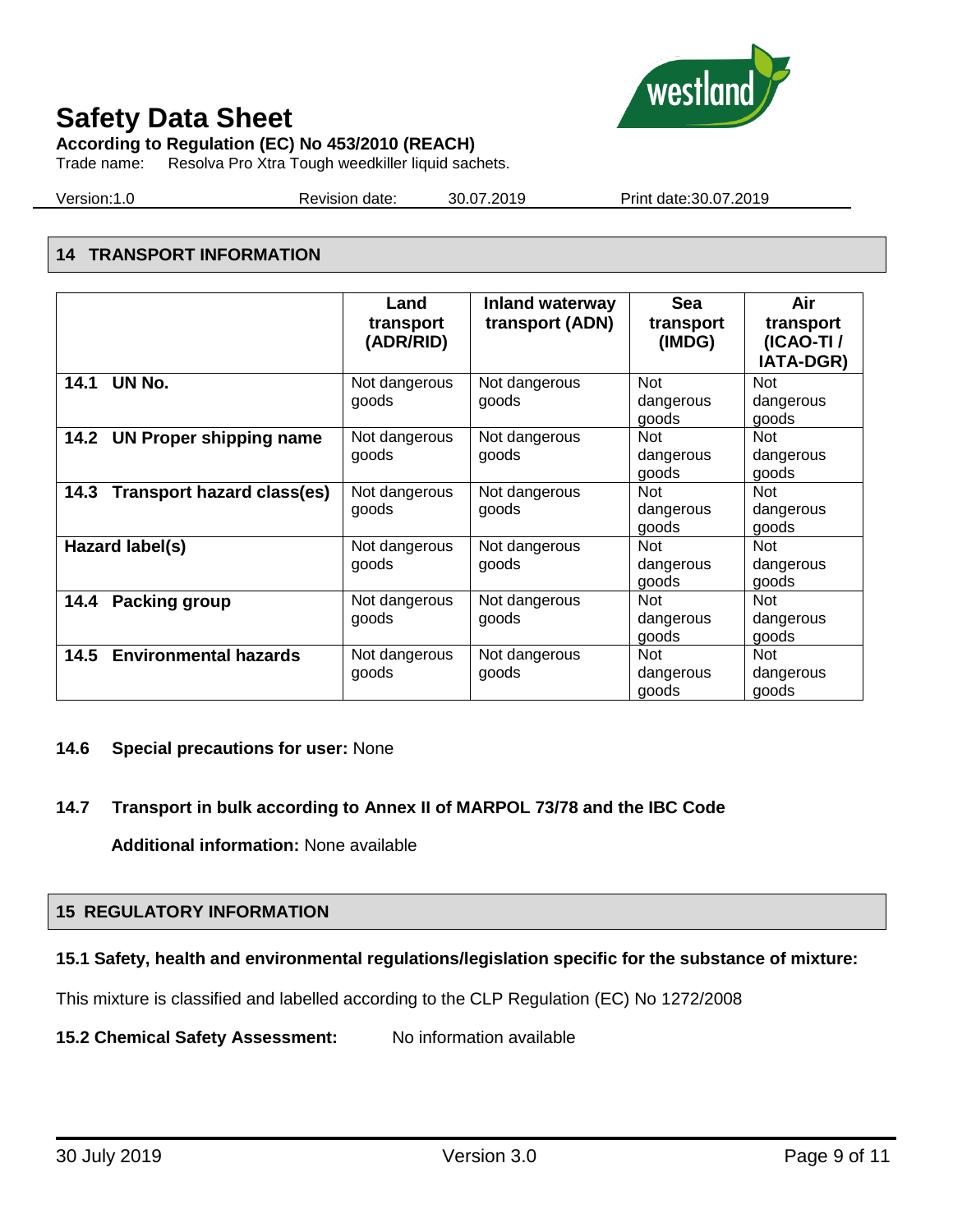

**According to Regulation (EC) No 453/2010 (REACH)**

Trade name: Resolva Pro Xtra Tough weedkiller liquid sachets.

Version:1.0 Revision date: 30.07.2019 Print date:30.07.2019

# **16 OTHER INFORMATION**

# **16.1 Indication of changes –** New logo

## **16.2 Abbreviations and Acronyms**

| ADR.                         | International Carriage of Dangerous Goods by Road                          |
|------------------------------|----------------------------------------------------------------------------|
| CAS No                       | <b>Chemicals Abstract Service Registry Number</b>                          |
| Directive 67/548/EEC         | Dangerous Substances Directive (DSD)                                       |
| EC No                        | European Community Number for chemicals within EU regulations              |
| <b>IATA-DGR</b>              | Dangerous Goods Regulations by the International Air Transport Association |
| <b>IMDG Code</b>             | International Maritime Dangerous Goods Code                                |
| <b>MAPP</b>                  | Ministerially Approved Pesticide Product                                   |
| <b>PBT</b>                   | Persistent, Bioaccumulative and Toxic Properties                           |
| Regulation (EC) No 1272/2008 | Classification, Labelling and Packaging (CLP)                              |
| <b>RID</b>                   | International Transport of Dangerous Goods by Rail                         |
| vPvB                         | Very Persistent and Very Bioaccumulative Properties                        |

# **16.3 Key literature references and sources for data:** Syngenta

**16.4 Classification for mixtures and used evaluation method according to regulation (EC) 1207/2008 [CLP]:** See SECTION 2.1 (classification).

# **16.5 Relevant R-, H- and EUH-phrases (number and full text):**

| H318            | Causes serious eye damage                                                                |
|-----------------|------------------------------------------------------------------------------------------|
| H411            | Toxic to aquatic life with long lasting effect                                           |
| <b>CLP/GHS:</b> | Aquatic Chr 2; Aquatic Chronic Toxicity, Category 2<br>Eye Dam 1; Eye Damage, Category 1 |

# **16.6 Training Advice:** Follow the instructions